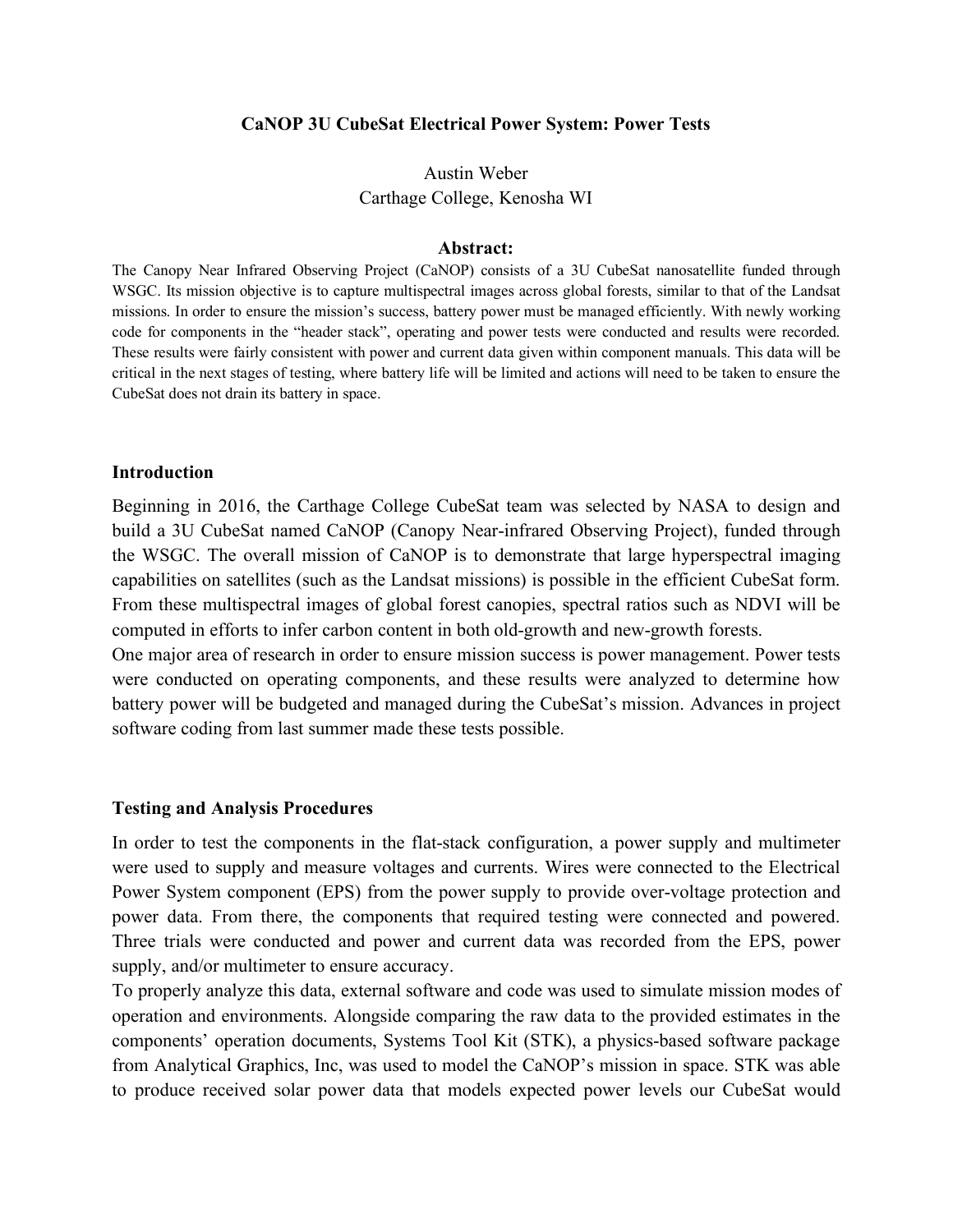experience in LEO. All of this power data was then ran through supplementary VPython code to create example mission power data, which consisted of the power discharge and charge wattages for a full 30 days of operation as CaNOP cycled through its various modes.

## **Power Test Results**

After completion of the first stage of testing, the data provided nominal voltage and current measurements for each component tested. Voltage requirements varied between each component but the voltage levels that were expected and confirmed were performance in the 3.3V, 5V, battery voltage (7.6V), and 12V circuits. Current draws were also nominal, consistent with the documentation.

Upon testing example solar cycles the CaNOP would experience during its mission, two dates and times were examined, one being an example of a poor solar cycle and the other an excellent solar cycle. STK data provided a poor charge cycle for the time period of (12/16/2018 7:03:55 AM UTCG) to (12/16/2018 8:03:55 AM UTCG), which resulted in the solar panels receiving an effective 3.12 Whr of charge. STK provided an excellent charge cycle for the time period of  $(2/1/2019 \ 12:44:00 \ PM \ UTCG)$  to  $(2/1/2019 \ 1:44:00 \ PM \ UTCG)$ , which resulted in the solar panels receiving an effective 6.55 Whr of charge.

Analysis of the raw data and results of the VPython code resulted in estimate mission mode power draws. The results concluded that while in a standard "Charge" mode, the CaNOP CubeSat used 5.45 Whr. During image capture, with capture durations taken into consideration, the CaNOP CubeSat used 0.08 Whr. During image downlink to ground for a single data packet, with downlink durations taken into consideration, the CaNOP CubeSat uses 13.96 Whr. During "Idle" mode, where the nanosatellite conducts system checks and corrects its orientation, the CaNOP CubeSat uses 7.6 Whr.

# **Interpretation of Results**

From the nominal current and voltage measurements of each component, we can infer that the components will draw power as expected and that power consumption calculations will be fairly accurate for the mission. These values provide power measurements for each mode of functioning, which closely represent how much power will be needed for current mission operations. The EPS has built-in current limiters that restrict how much current can flow per voltage circuit. These results show that current levels stay comfortably below these limits.

Given the two extremes for solar charge cycles, calculations can be made to estimate how long the CaNOP will need to charge and show the variability of that duration. For reference, the battery used by the CaNOP has a maximum charge of 30 Whr and has a recommended DoD of 20%. To prevent the battery from passing 24 Whr (80%), the CaNOP operating software is set to switch to "Charge" mode once that battery level is reached, and will remain in that state until a